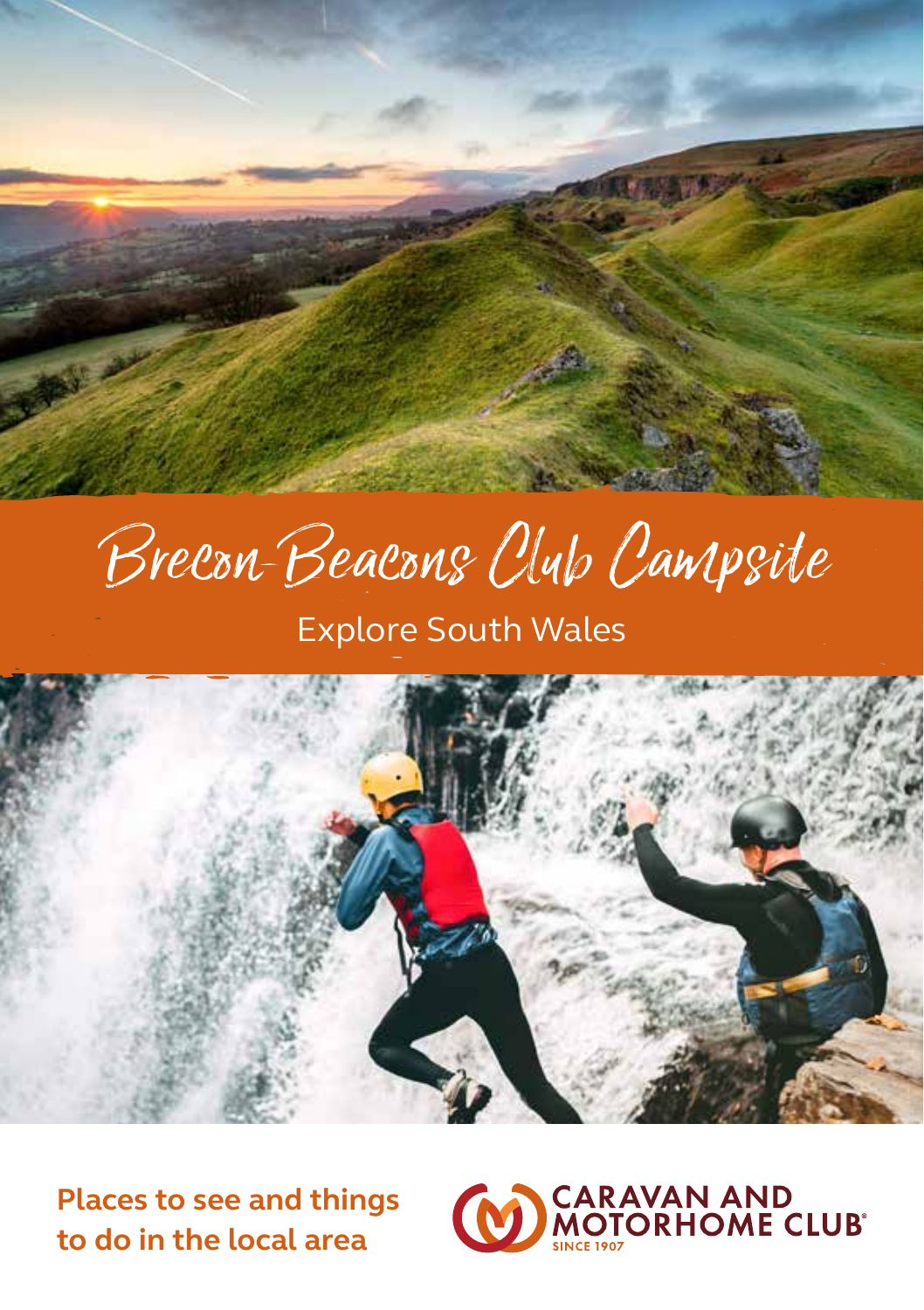

# Make the most of your time

# **Visit**

#### **Big Pit 1**

The National Coal Museum is a real coal mine and one of Britain's leading mining museums.

### **Penderyn Distillery 2**

Discover award-winning single malt whiskies and spirits.

### **Cyfarthfa Castle Museum 3 and Art gallery**

This regency mansion is an impressive monument to the Industrial Revolution.

#### **Brecon Mountain Railway 4**

Enjoy the beauty of the National Park by steam train.



Don't forget to check your Great Saving Guide for all the latest offers on attractions latest offers on attractions throughout the UK. throughout the UK. Don't forget to check your<br>Great Saving Guide for all the<br>Latest offers on attractions<br>throughout the UK.<br>Guide Great Saving Guide for all the



**camc.com/greatsavingsguide camc.com/greatsavingsguide**

#### **Cantref Adventure Farm 5**

Enjoy outdoor adventure rides, meet the animals or try horse riding.

#### **Llangorse Multi Activity Centre 6**

Indoor climbing centre with real rocks, artificial climbing walls, bouldering and indoor caving.

**National Showcaves of Wales 7**

> Wales' top visitor attraction, and the most breathtaking showcaves in Northern Europe.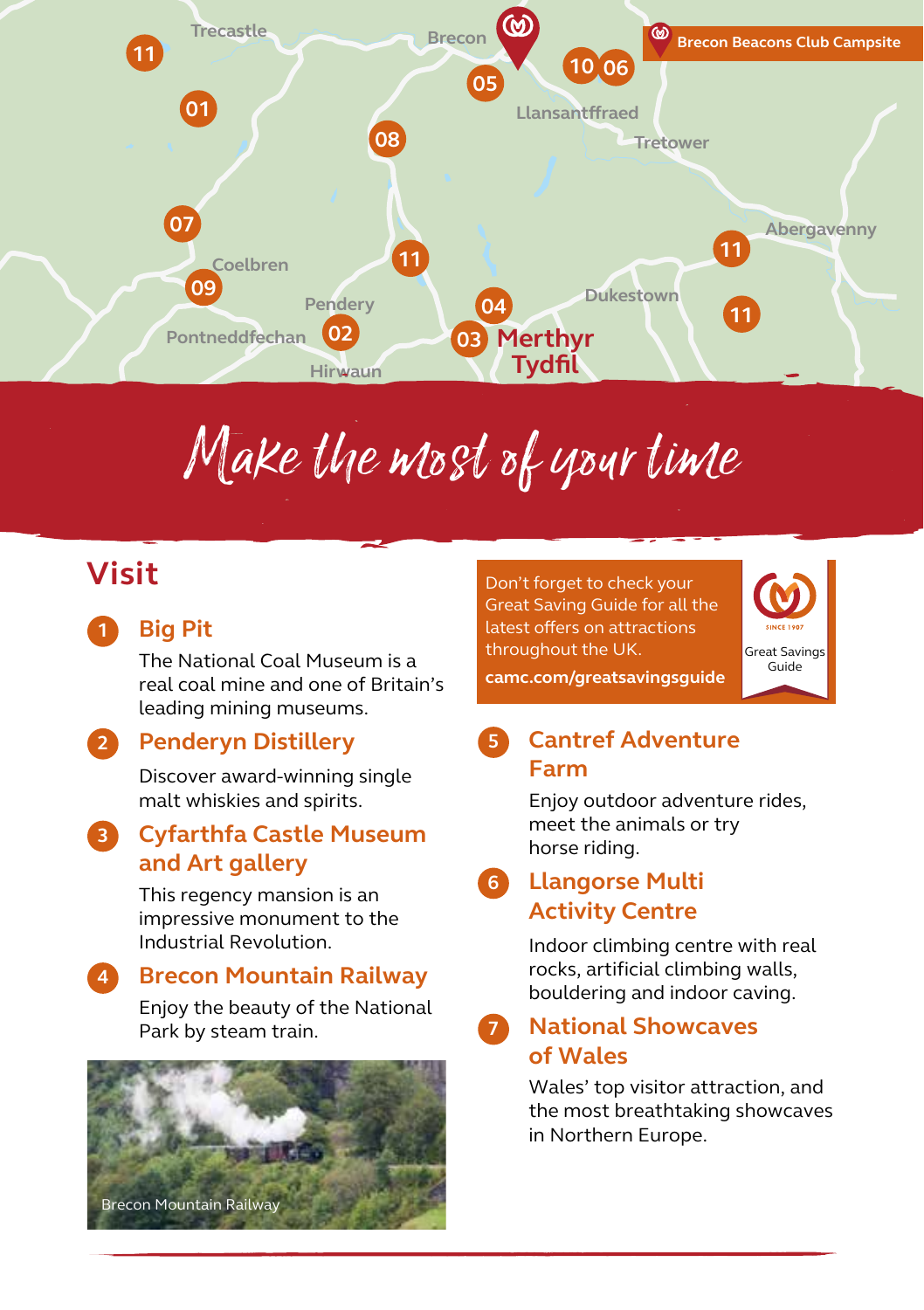

# **Walk**

**8**

#### **Brecon Beacons**

The Brecon Beacons National Park provides some of the finest walking areas in the country, from gentle strolls to tough mountain scrambles. A hike to the top of Pen-y-Fan will give you an enormous sense of achievement as well as spectacular views.

#### **Henrhyd Falls 9**

To the south of Brecon Beacons is Henrhyd Falls and Nant Llech Valley, one of Wales' tallest falls.

# **Cycle**

### **Local routes 10**

There are traffic free canal paths, lakes and reservoirs nearby, including the Llangors Lake and the Welsh Crannog Centre or Talybont Reservoir with beautiful views across the water.

#### **Forest trails 11**

For a longer ride, head for mountain bike and forest trails in Glasfynydd and Garwnant, Usk Reservoir or Clydach Gorge.



## **Explore**

#### **Brecon 12**

A picturesque riverside town steeped in history and stunning scenery. Discover lovely boutique shops, interesting museums and historical sites.

#### **Merthyr Tydfil 13**

Rich in culture, history and breath-taking surroundings, this town was once known as the Iron Capital of the World, and features a number of brilliant must-see attractions. **Brecon**